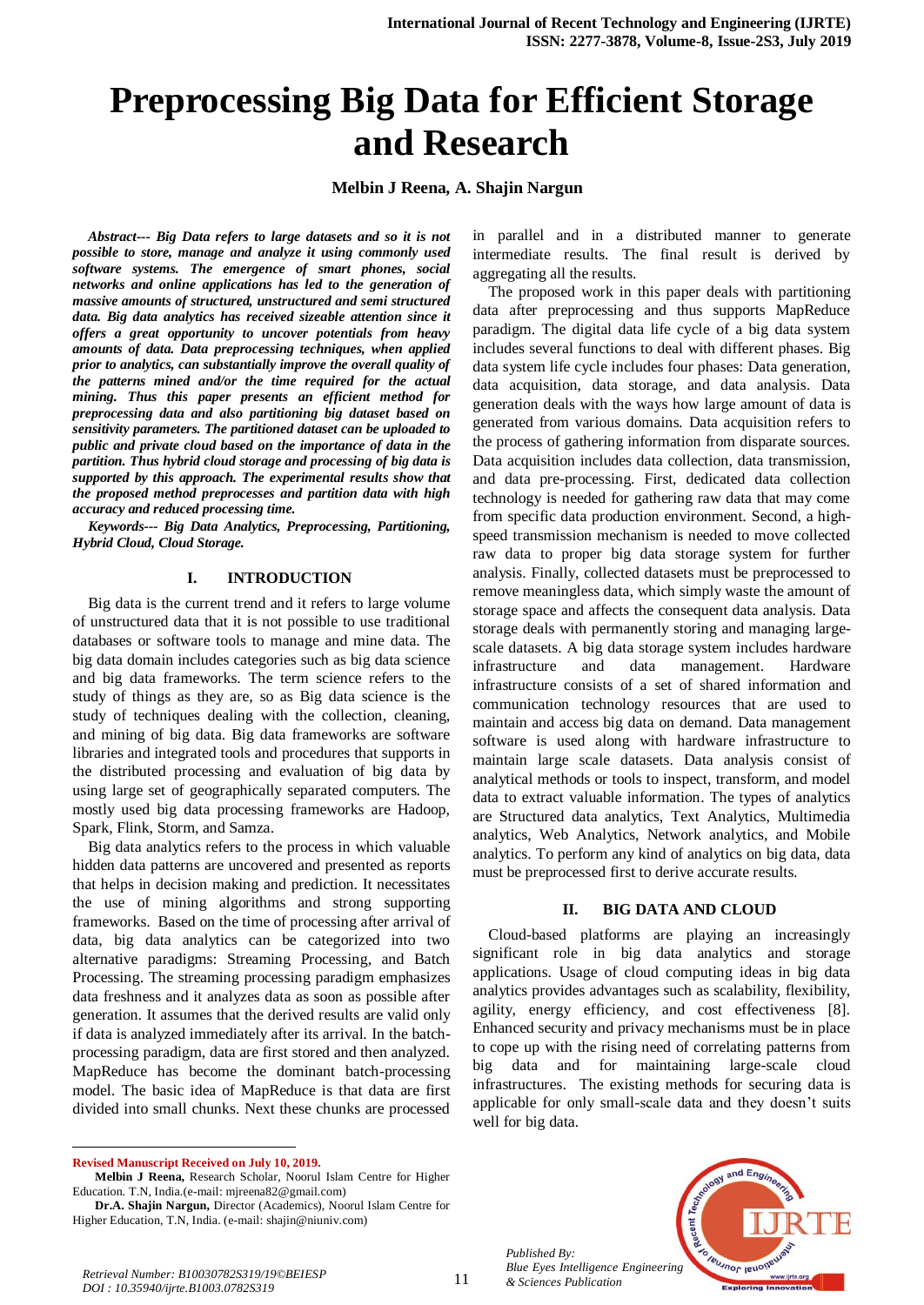The cloud based environment is more vulnerable for security and privacy threats and need risk management procedures. The tremendous growth of cloud computing and cloud data stores is the major reason behind the emergence of big data.

Cloud computing has significant benefits over traditional deployment models. It saves computing time and resources by making use of standardized technologies. Cloud Service Providers come in all shapes and sizes and offer many different products for big data. Cloud computing provides enormous computing resources on demand and charges acquired based on usage only. Performance and Capacity are the two categories of cloud storage challenges in big data analytics. High performance platforms are necessary for managing and analyzing highly unstructured big data. Also, the cloud storage service for data analytics must be highly available, highly durable, and scalable in size. Thus cloud services become inevitable in Big Data analytics due to the large volume and variety of big data. All domains ranging from healthcare to e-commerce generates massive amounts of data frequently [11].

The three major categories of cloud deployment models developed over time are private cloud, public cloud and hybrid cloud. Private clouds are meant for one organization and suitable for organizations where data sensitivity in mainly concerned. As private cloud does not share physical resources secured storage and usage of data is facilitated. Also, the accidental or malicious access through shared resources is avoided.Public clouds share physical resources for data transfers, storage, and processing. Hybrid cloud may hold the answer for complicated big data analytics. As hybrid cloud is the combination of private and public cloud, user's sensitive information can be stored in private cloud and other data can be stored in public cloud. This hybrid model is more suitable for big data and it offers benefits like improved performance, cost effectiveness and enhanced security for businesses involved in big data analytics.





The varying nature of Big Data requires Elasticity and Infrastructure Flexibility. Through the use of hybrid cloud, down time and performance degradation due to increased workload can be minimized. Hybrid cloud model helps to allocate new workloads to powerful machines or will add more machines when there is a need for additional resources.In spite of all benefits of using cloud for big data processing, it should be noted that the transmission and

remote storage of big data on cloud results in some problems as well. Securing tenants data, analyzing data, and sharing data only among authorized users remains as great challenge for cloud providers. In cloud computing environment, the tenants transfer and store their big data on cloud storage center directly, and may face some serious problems such as system crash or failure.

This paper proposes a preprocessing scheme, in which the big data of tenants will be divided into some smaller data blocks. These smaller data blocks will be stored in cloud storage media one by one, because these data blocks are smaller than the primitive big data, they are very efficient for remote-distance data transmission and storage. The proposed scheme mainly focuses on the storage and sharing for confidential big data in cloud.

# **III. DATA PREPROCESSING**

Nowadays, big data analytics become more important because of its applications in data modeling, mining, querying, and distributing large scale repositories [13]. Big Data are usually generated by online transaction, video/audio, email, number of clicks, logs, posts, social network data, scientific data, remote access sensory data, mobile phones, and their applications. The data generated from various sources are aggregated in data stores that grow greatly in size. As the size of data stores is very large, it is complicated to accumulate, refine, analyze, manage, share, and visualize data using traditional database tools.

Big data collection gathers raw data from data production environment and the collected datasets might contain many meaningless data, which unnecessarily increases the amount of storage space and affects the consequent data analysis. Thus it is necessary to preprocess data for efficient storage and mining. Data preprocessing techniques, when applied prior to analytics, can reasonably improve the overall quality of the patterns mined and/considerably reduce the time required for mining.

Data preprocessing techniques when applied carefully can improve the quality of data, thereby helping to mine data accurately and efficiently. Preprocessing is an important step in the analysis process, since quality decisions must be based on quality data. Data collected from various sources may have quality issues in terms of noise, missing values, and outliers. Some applications might have strict requirements on data quality and such applications require efficient preprocessing techniques.So that data preprocessing techniques that are designed to improve data quality must be enforced effectively in big data systems.

The three main concepts of data preprocessing are data integration, data cleansing, and redundancy elimination. Data integration combines data residing in disparate sources and provide users with the unified view of the data. The basic steps in data integration are extraction, transformation, and loading. The extraction step selects and collects only the necessary data for analysis. The transformation process applies techniques to convert the extracted data into standard format.

and Engi Recent 7 TRUJNOF IBUOIN *Blue Eyes Intelligence Engineering*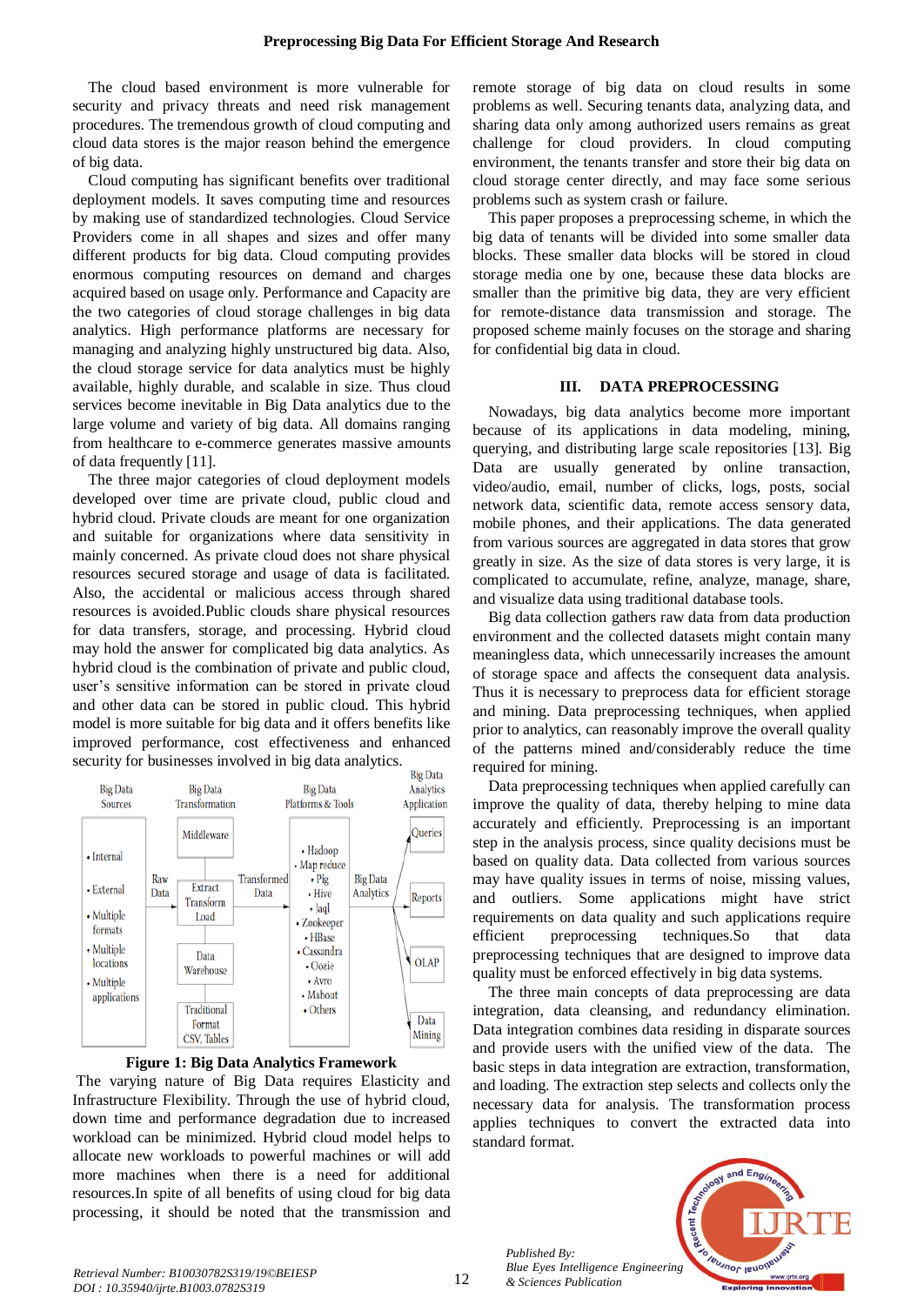The load step imports extracted and transformed data into target data storage from which data can be retrieved and analyzed in future.

The data cleansing technique is the process of determining incomplete, inaccurate, or unreasonable data and then to cleanse it by using appropriate schemes. Data cleansing search and find errors and corrects them for missing values, outliers, and noise. Data preprocessing must be carried out in order to obtain accurate results in analytics. However, data cleansing is a complex process and it incurs lot of computation cost and impose delay overhead. It must be needed to maintain balance between the complexity of the data cleansing model and the resulting improvement in the accuracy analysis [12].



**Figure 2: Data Preprocessing**

Data redundancy is also an important issue in data preprocessing. An attribute can be considered as a redundant attribute if its value can be derived from another attribute. Storing data redundantly in data store merely waste valuable memory space. Redundancies among attributes can be identified by correlation analysis. The correlation between attributes A and B can be measured by

$$
rA, B = \frac{\sum (A - \bar{A}) (B - \bar{B})}{(n - 1)\sigma A \sigma B}
$$

Where n is the number of tuples,  $\overline{A}$  and  $\overline{B}$  are the respective mean values of A and B, and  $\sigma A$  and  $\sigma B$  are the respective standard deviations of A and B. if the result of the equation provides positive correlation, then one attribute can be removed as redundant attribute. In addition to detecting redundancies between attributes, duplication should also be detected at the tuple level [15].

However, no unified data preprocessing procedure and no single technique can be expected to work best across a wide variety of datasets. The attributes of datasets, the type of application, performance requirements, and other necessary features must be considered for selecting best preprocessing scheme. The proposed scheme preprocesses numerical and categorical data efficiently with reduced processing time and improved accuracy.

# **IV. RELATED WORK**

Data cleansing and preparation efforts add significant overhead during analytics [17]. Xiaochun et al. proposed Range Aggregate Query approach that uses balanced partition algorithm for splitting big data into independent partitions with no overlapping of data, and then generates a local estimation sketch for each partition. The balanced partitioning algorithm works with a stratified sampling model [16]. This method splits data by considering attribute values of interest, whereas our proposed method divides big data by considering sensitivity parameter. Also, this work considers preprocessing of data before partitioning and making it ready for cloud upload. Muhammad et al. proposed real time analytical architecture for remote sensing application, which deals with dividing, load balancing, and parallel processing of only useful data. The filtration process separates useful data for analysis and discards incomplete and inaccurate data [13].

Xinhua et al. proposed a method for secure sensitive data sharing on a big data platform which needs sensitive data to be encrypted before cloud upload. For protecting user's sensitive data, Cheng et al. proposed a scheme in which big data is partitioned into sequential data parts according to certain principles such as same data type block or IPresembled data packets. In the privacy-preserving public auditing approach proposed by Boyang et al. stated the importance of data partitioning in public auditing process of shared data in cloud [2]. [7] States that cloud users may also need to split big datasets into smaller datasets and store them in different physical servers for reliability, privacypreserving or efficient processing purposes. Also, [12] states that partitioning datasets into smaller chunks helps in efficient scheduling. To better support security, auditing, scheduling, and hybrid cloud usage for big data processing, it is necessary to preprocess and partition big datasets [14]. According to [18], Shuffle and Chop are two data partitioning methods. Shuffle distributes data randomly, while Chop divides data by existing order. [19] adopts Shuffle method to partition data in their ensemble approach.

#### **V. PREPROCESSING AND PARTITIONING**

Preprocessing is necessary and it is the first step in any analytics. This paper proposes preprocessing and partitioning approach that can be well applied to big datasets consisting numerical and categorical data. The sample dataset from machine learning libraries are loaded in R. For preprocessing of numerical data, the mean value of every partition will be substituted for missing values. Also, the outliers will be identified and treated by considering mean and standard deviation. For preprocessing of categorical data, missing values will be filled by labels because most of the modeling tools neglect the records containing missing values. The dataset is partitioned into equal sized blocks before preprocessing and alternate blocks of data can be cleaned for missing values and outliers. The resultant value can be used for substitution in every alternate block thus reducing the amount of time and effort needed for processing entire dataset.

Partitioning of datasets can be performed by the user using partitioning techniques such as shuffle and chop [18]. In the shuffle method, the data items were selected one by one and assigned to different partitions randomly. Hence, it results in partitions containing equal amount of data.

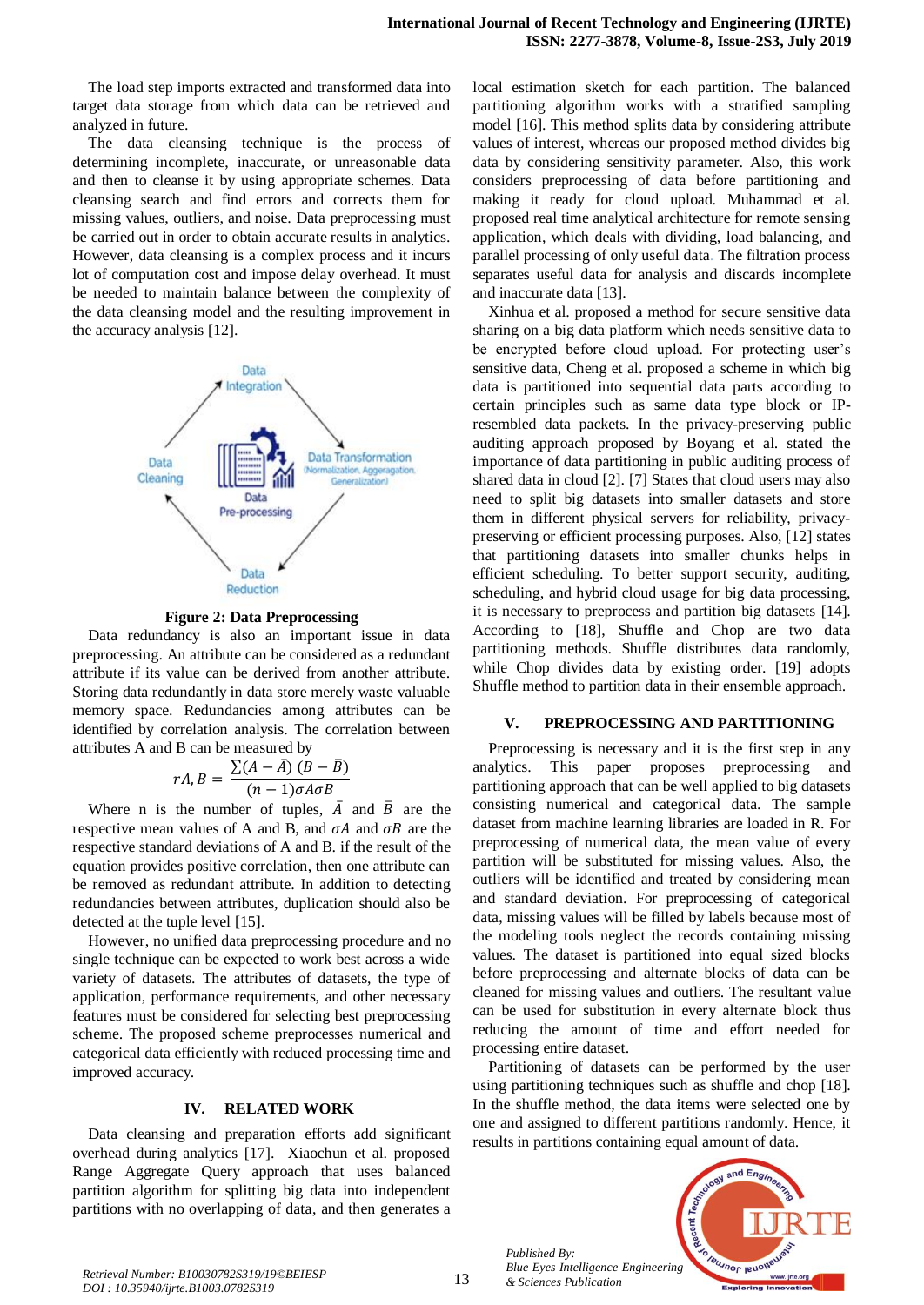One major concern about this approach is that the resultant partition is M-overlapping, so that a data item may appear in M partitions. Chop method partitions the datasets into equal sized blocks preserving the sequence of data. Data can be randomized before partitioning if needed; otherwise data is partitioned in the existing order.

In this proposed work, partitioning of big datasets is carried out by checking the sensitivity parameter mentioned in data dictionary. Every database available for experimentation is associated with data dictionary consisting description about data and their representation.

Parameters and variables:

S1, S2, S3,…SN are fixed size blocks of records. NT be the number of tuples/records. NCR be the number of columns in each record. BS is the block size of data.

If N is the number of sets/blocks, then N can be calculated as

$$
N = \frac{NT \times NCR}{BS}
$$

Let SB be processed sample blocks and ASB be alternate unprocessed sample blocks.

SB: Processed Sample Block {B1, B3,B5….BN-1}

ASB: Unprocessed Sample Block{B2, B4, B6,……BN }

Let  $\overline{X}$  Bi : Mean of sample values of block Bi, where  $i = \{1,2,3,4,...N\}$ 

 $\overline{X}$  Bi = Sum of Values/ Size of Block

$$
=\sum_{j=1}^{BS} \left(\frac{Vj}{BS}\right)
$$
  
Vi: jth value of Block Bi, 1 \le j \le BS

 $SDBi = \sqrt{\left(\sum_{j=1}^{BS} vj - xBi\right)/BS}$ 

Diff: Absolute difference between  $\bar{X}$ Bi and SDBi.

 $= |\overline{X}$  Bi —SDBi |

Tval: Threshold value to check deviations from normal range.

 $NTval$  = Number of values in the block is greater than Tval.

If the number of records with outliers and missing values is negligible, that is less than five percent of block size, and then it can be simply discarded and not considered for analysis. The reason is that, in some cases the effort spent on cleaning data is more than performance gain after preprocessing data.

In the algorithm, Tval corresponds to threshold value to check deviations from normal range. It is calculated against each numeric value by considering mean and standard deviation. NTval specifies the number of values in the block that is greater than Tval and is used to decide whether to apply preprocessing algorithm or not.

Algorithm – Preprocessing

Input : Less structured Data, Data Dictionary

Output: Cleansed, Partitioned data blocks ready for cloud upload

- 1: Load dataset.
- 2: Read data dictionary for column names.
- 3: Assign names for each column.
- 4: Assign labels to categorical values.
- 5: Divide the dataset into fixed size (BS) blocks.

6: Make two samples of blocks so that only half of the part is processed.

> $SB = \{B1, B3, B5, \ldots, BN-1\}$  $\text{ASB} = \{\text{B2}, \text{B4}, \text{B6} \dots, \text{BN}\}\$

 7: For each block Bi in SB, and for Numerical Values, Calculate

- $\overline{X}$  Bi (Mean)
- SDBi (Std Deviation)
- Diff
- NTval

8: If Diff>Tval, reset missing values and outliers with mean value.

- 9: Repeat the process (Steps 7 & 8) till all missing values and outliers are treated in Bi of SB.
- 10: For each block Bi in ASB, and for missing Numerical Values, substitute mean( Bi-1 and Bi+1)

11: Repeat the process till all missing values and outliers are treated in Bi of ASB.

12: Set the range for sensitivity parameters from data dictionary.

13: Parse the input block Bi into different partitions by the defined schema.

14: Assign Partition ID(PID) for data blocks.

15: Return partitioned set.

A fixed threshold value is considered to check number of records with outliers. If the number of records with outliers is less than threshold then it can be considered as negligible. Otherwise, the records with missing values and outliers must be treated. The mean value of numerical attributes of one block is used to treat missing values of the subsequent block. Thus, one half of the entire block set only need to be analyzed reducing the effort and time of processing to half.

After preprocessing, the entire dataset is divided into blocks based on the value of sensitivity parameter. Partition Id is also assigned to every partition in order to track it after cloud upload. Data preprocessing allows us to apply mining algorithms easier and quicker, obtaining more quality models in terms of accuracy and interpretability.

# **VI. RESULTS AND DISCUSSION**

The Big Data preprocessing algorithm proposed in this work is evaluated with respect to accuracy and processing time. The preprocessed big data contains accurate values and so the analysis results of the dataset will also be accurate. For correcting missing values and outliers, only half of the big dataset is processed and the result is used in cleansing alternate blocks. Thus the preprocessing time is reduced to half. This type of preprocessing helps in batch processing of Big Data only, since data must be loaded entirely for preprocessing.

| <b>Table 1: Truth Table for Accuracy</b> |                             |      |     |  |  |  |
|------------------------------------------|-----------------------------|------|-----|--|--|--|
|                                          | <b>TRUTH   FALSE   TRUE</b> |      |     |  |  |  |
|                                          | Correct                     | -22. | 158 |  |  |  |
|                                          | Incorrect   264             |      | 14  |  |  |  |

Accuracy in preprocessing data can be calculated by:

# Accuracy =  $\frac{1}{T}$

The histogram obtained before preprocessing age factor shown in Fig.3 shows outliers, as the normal range of age in the dataset used varies from 20 to 70.

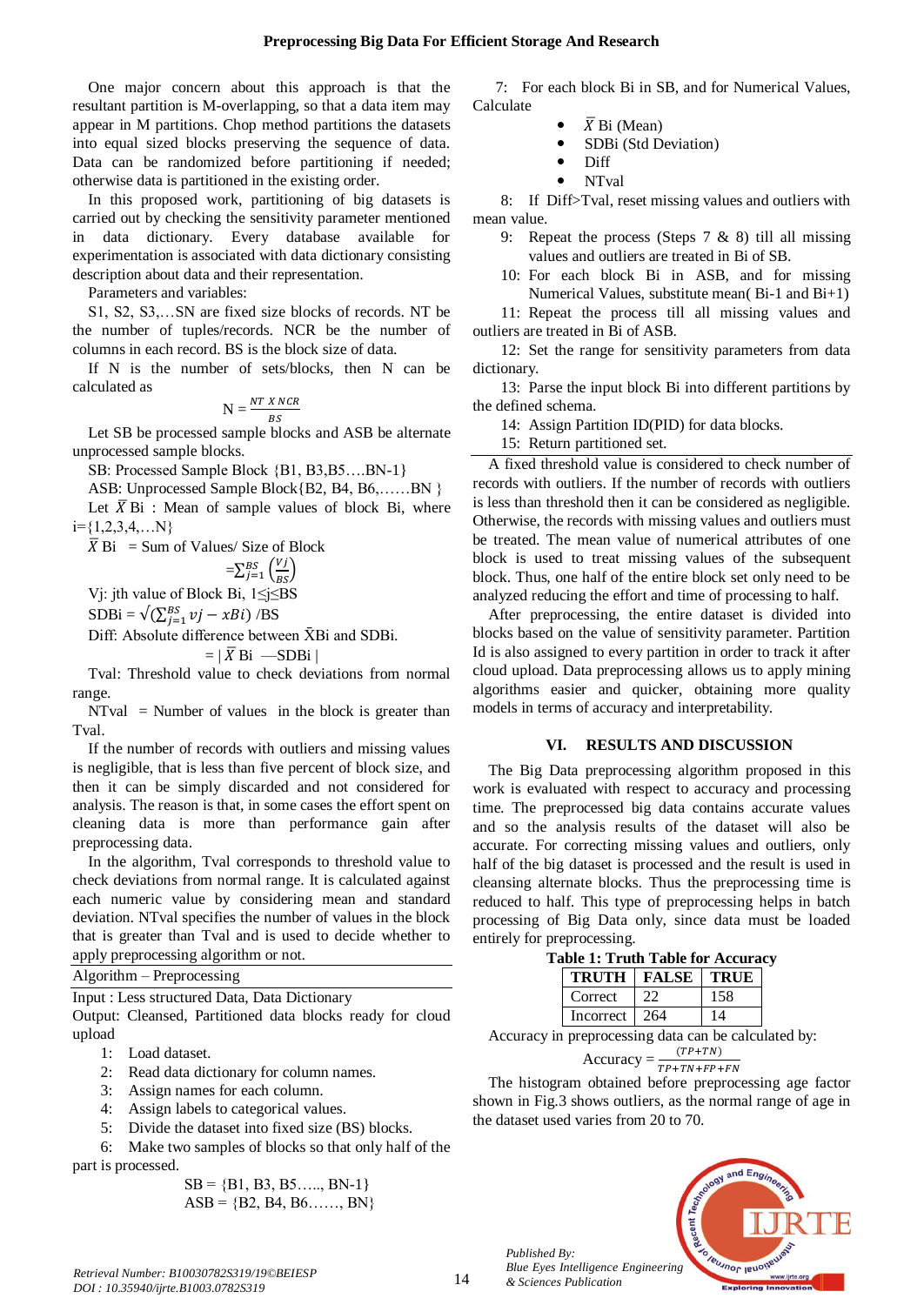



After carrying out preprocessing of numerical data, the outliers are resolved and the resultant histogram consisting age range from 20 to 70 is shown in Fig.4.





The entire dataset is partitioned into blocks and every block's age factor is tested for accuracy before and after preprocessing. Comparative analysis of accuracy of age factor before and after preprocessing is shown in Fig.5. **Table 2: Accuracy Percentage**

| Table 2. Accuracy I creditage |                                |                        |  |  |  |  |
|-------------------------------|--------------------------------|------------------------|--|--|--|--|
|                               | Accuracy %                     |                        |  |  |  |  |
| <b>Blocks</b>                 | <b>Before</b><br>Preprocessing | After<br>Preprocessing |  |  |  |  |
| B1                            | 87                             | 92                     |  |  |  |  |
| B <sub>2</sub>                | 89                             | 95                     |  |  |  |  |
| B <sub>3</sub>                | 82                             | 89                     |  |  |  |  |
| B4                            | 90                             | 96                     |  |  |  |  |
| B <sub>5</sub>                | 89                             | 93                     |  |  |  |  |





To compare processing time needed for cleansing data using the proposed algorithm, the preprocessing techniques are applied by partitioning and not partitioning datasets. The simulation result shows that the processing time is reduced if big datasets is preprocessed by partitioning and using mean value. Also, the difference in processing time is smaller for small datasets and increases with larger datasets. So for preprocessing datasets with less number of records it is not necessary to partition data. However with growing number of records, partitioning reduces considerable processing time.

|  | <b>Table 3: Processing Time</b> |
|--|---------------------------------|
|--|---------------------------------|

|                  | Processing Time (ms) |              |  |  |
|------------------|----------------------|--------------|--|--|
| Records          | Without              | With         |  |  |
|                  | Partitioning         | Partitioning |  |  |
| R <sub>100</sub> | 8.7                  | 7.8          |  |  |
| R <sub>200</sub> | 10.2                 | 7.9          |  |  |
| R <sub>300</sub> | 13.1                 | 9.1          |  |  |
| R400             | 16.9                 | 11.7         |  |  |
| R <sub>500</sub> | 17.8                 | 12.3         |  |  |



**Figure 6: Processing Time Comparison**